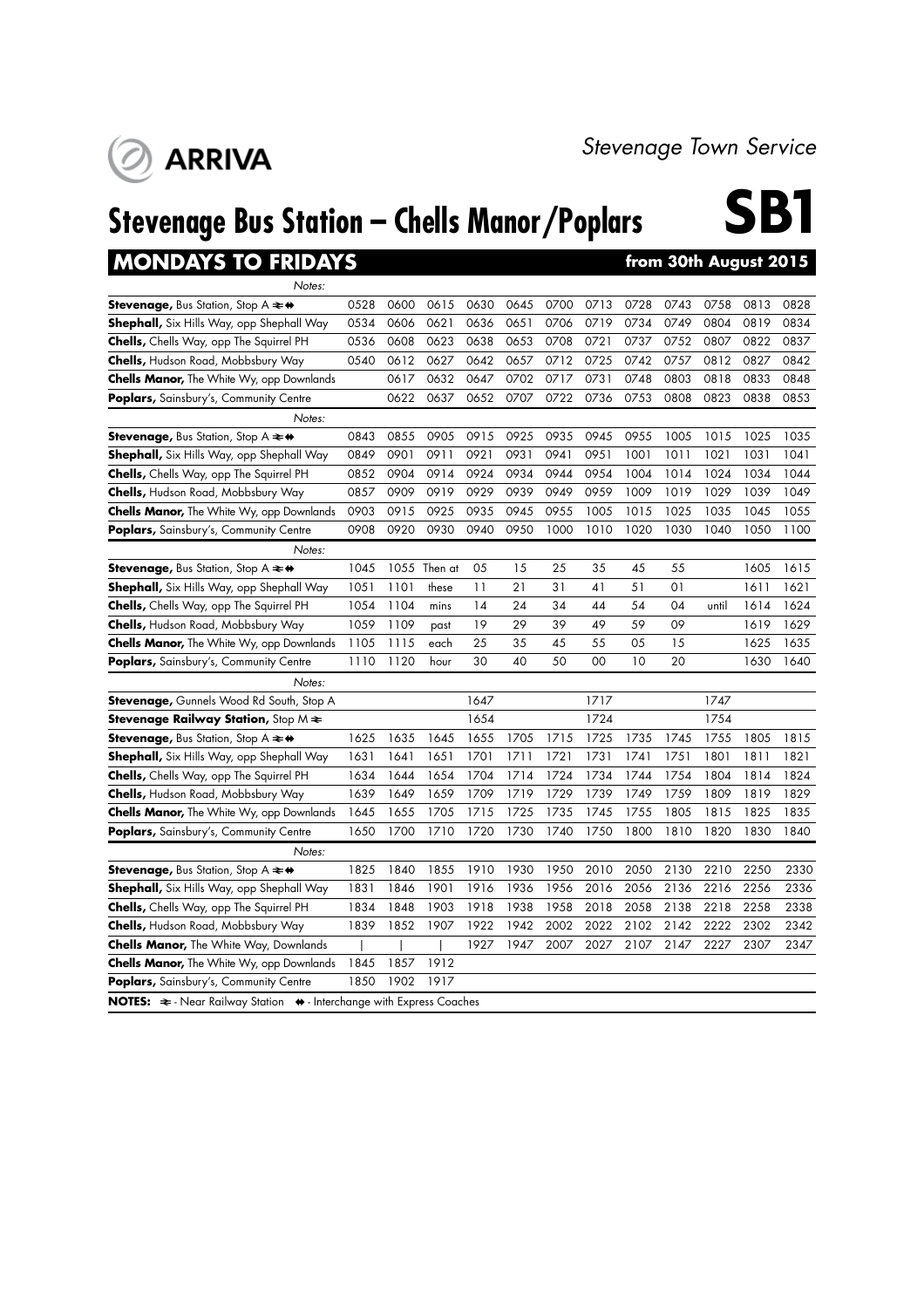## **Stevenage Bus Station – Chells Manor/Poplars**

**ARRIVA** 

# **SB1**

**SATURDAYS from 30th August 2015** *Notes:* **Stevenage,** Bus Station, Stop A  $\ast$   $\ast$  0555 0615 0635 0655 0715 0735 0755 0810 0825 0840 0855 0907 **Shephall,** Six Hills Way, opp Shephall Way 0601 0621 0641 0701 0721 0741 0801 0816 0831 0846 0901 0913 **Chells,** Chells Way, opp The Squirrel PH 0603 0623 0643 0703 0723 0743 0803 0818 0833 0848 0903 0916 **Chells,** Hudson Road, Mobbsbury Way 0607 0627 0647 0707 0727 0747 0807 0822 0837 0852 0907 0921 **Chells Manor,** The White Way, Downlands 0612 0632 0652 0712 0732 | | | | | **Chells Manor,** The White Wy, opp Downlands **1988 12 0812 0827 0842 0857 0912 0927** 0912 0927 **Poplars,** Sainsbury's, Community Centre 0757 0817 0832 0847 0902 0917 0932 *Notes:* **Stevenage,** Bus Station, Stop A  $\Leftrightarrow$  0919 0931 0943 0955 Then at 07 19 31 43 55 1607 **Shephall,** Six Hills Way, opp Shephall Way 0925 0937 0949 1001 these 13 25 37 49 01 1613 **Chells,** Chells Way, opp The Squirrel PH 0928 0940 0952 1004 mins 16 28 40 52 04 until 1616 **Chells,** Hudson Road, Mobbsbury Way 0933 0945 0957 1009 past 21 33 45 57 09 1621 **Chells Manor,** The White Wy, opp Downlands 0939 0951 1003 1015 each 27 39 51 03 15 1627 **Poplars,** Sainsbury's, Community Centre 0944 0956 1008 1020 hour 32 44 56 08 20 1632 *Notes:* **Stevenage,** Bus Station, Stop A  $\blacktriangle \leftrightarrow$  1619 1631 1645 1700 1715 1730 1745 1800 1815 1830 1850 1910 **Shephall,** Six Hills Way, opp Shephall Way 1625 1637 1651 1706 1721 1736 1751 1806 1821 1836 1856 1916 **Chells,** Chells Way, opp The Squirrel PH 1628 1640 1654 1709 1724 1739 1753 1808 1823 1838 1858 1918 **Chells,** Hudson Road, Mobbsbury Way 1633 1645 1659 1714 1729 1744 1757 1812 1827 1842 1902 1922 **Chells Manor,** The White Way, Downlands | | | | | | | | | | | | | | 1907 1927 **Chells Manor,** The White Wy, opp Downlands 1639 1651 1705 1720 1735 1750 1802 1817 1832 1847 **Poplars,** Sainsbury's, Community Centre 1644 1656 1710 1725 1740 1755 1807 1822 1837 1852 *Notes:* **Stevenage,** Bus Station, Stop A  $\rightleftharpoons$  4 1930 1950 2010 2050 2130 2210 2250 2330 **Shephall,** Six Hills Way, opp Shephall Way 1936 1956 2016 2056 2136 2216 2256 2336 **Chells,** Chells Way, opp The Squirrel PH 1938 1958 2018 2058 2138 2218 2258 2338 **Chells,** Hudson Road, Mobbsbury Way 1942 2002 2022 2102 2142 2222 2302 2342 **Chells Manor,** The White Way, Downlands 1947 2007 2027 2107 2147 2227 2307 2347 **NOTES:**  $\Rightarrow$  - Near Railway Station  $\leftrightarrow$  - Interchange with Express Coaches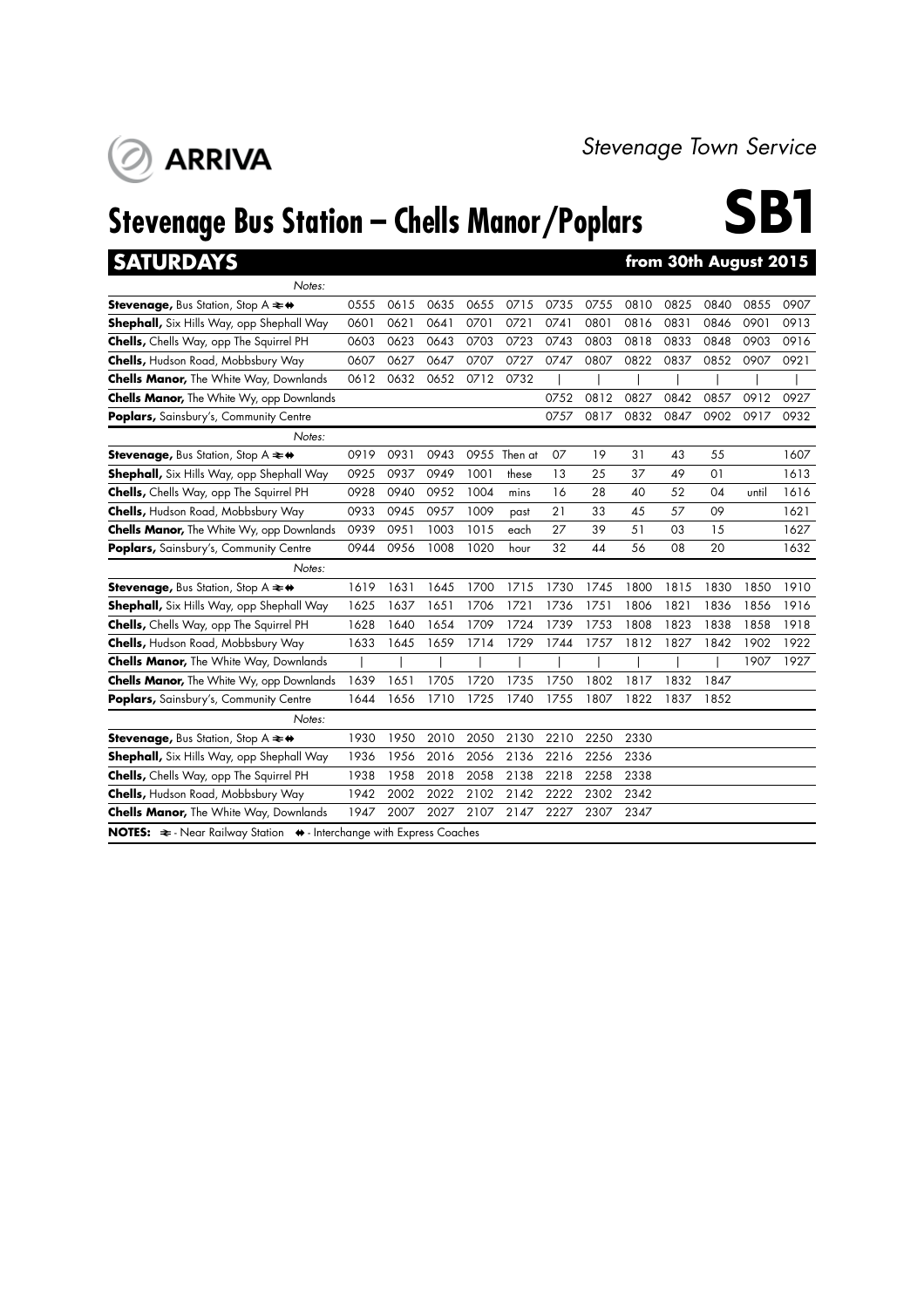## **Stevenage Bus Station – Chells Manor**

**ARRIVA** 



| <b>SUNDAYS</b>                                                                                   |      |      |                              |      |      |      |       |      | from 30th August 2015 |      |      |      |
|--------------------------------------------------------------------------------------------------|------|------|------------------------------|------|------|------|-------|------|-----------------------|------|------|------|
| Notes:                                                                                           |      |      |                              |      |      |      |       |      |                       |      |      |      |
| <b>Stevenage, Bus Station, Stop A <math>\neq \bullet</math></b>                                  | 0730 | 0750 | 0810                         | 0830 | 0850 | 0910 | 0930  | 0950 | 1010                  | 1030 | 1050 | 1110 |
| Shephall, Six Hills Way, opp Shephall Way                                                        | 0736 | 0756 | 0816                         | 0836 | 0856 | 0916 | 0936  | 0956 | 1016                  | 1036 | 1056 | 1116 |
| <b>Chells,</b> Chells Way, opp The Squirrel PH                                                   | 0738 | 0758 | 0818                         | 0838 | 0858 | 0918 | 0938  | 0958 | 1018                  | 1038 | 1058 | 1118 |
| <b>Chells, Hudson Road, Mobbsbury Way</b>                                                        | 0742 | 0802 | 0822                         | 0842 | 0902 | 0922 | 0942  | 1002 | 1022                  | 1042 | 1102 | 1122 |
| <b>Chells Manor, The White Way, Downlands</b>                                                    | 0747 | 0807 | 0827                         | 0847 | 0907 | 0927 | 0947  | 1007 | 1027                  | 1047 | 1107 | 1127 |
| Notes:                                                                                           |      |      |                              |      |      |      |       |      |                       |      |      |      |
| <b>Stevenage, Bus Station, Stop A <math>\neq \bullet</math></b>                                  | 1130 | 1150 | Then at                      | 10   | 30   | 50   |       | 1710 | 1730                  | 1750 | 1810 | 1850 |
| <b>Shephall,</b> Six Hills Way, opp Shephall Way                                                 | 1136 | 1156 | these                        | 16   | 36   | 56   |       | 1716 | 1736                  | 1756 | 1816 | 1856 |
| <b>Chells,</b> Chells Way, opp The Squirrel PH                                                   | 1138 |      | 1158 mins past               | 18   | 38   | 58   | until | 1718 | 1738                  | 1758 | 1818 | 1858 |
| <b>Chells, Hudson Road, Mobbsbury Way</b>                                                        | 1142 | 1202 | each                         | 22   | 42   | 02   |       | 1722 | 1742                  | 1802 | 1822 | 1902 |
| <b>Chells Manor, The White Way, Downlands</b>                                                    | 1147 | 1207 | hour                         | 27   | 47   | 07   |       | 1727 | 1747                  | 1807 | 1827 | 1907 |
| Notes:                                                                                           |      |      |                              |      |      |      |       |      |                       |      |      |      |
| <b>Stevenage, Bus Station, Stop A <math>\rightleftarrows</math> <math>\leftrightarrow</math></b> | 1930 | 2010 | 2050                         | 2130 | 2210 | 2250 | 2330  |      |                       |      |      |      |
| Shephall, Six Hills Way, opp Shephall Way                                                        | 1936 | 2016 | 2056                         | 2136 | 2216 | 2256 | 2336  |      |                       |      |      |      |
| <b>Chells,</b> Chells Way, opp The Squirrel PH                                                   | 1938 | 2018 | 2058                         | 2138 | 2218 | 2258 | 2338  |      |                       |      |      |      |
| <b>Chells, Hudson Road, Mobbsbury Way</b>                                                        | 1942 | 2022 | 2102                         | 2142 | 2222 | 2302 | 2342  |      |                       |      |      |      |
| <b>Chells Manor, The White Way, Downlands</b>                                                    | 1947 | 2027 | 2107                         | 2147 | 2227 | 2307 | 2347  |      |                       |      |      |      |
| NOTES: $\approx$ - Near Railway Station $\leftrightarrow$ - Interchange with Express Coaches     |      |      |                              |      |      |      |       |      |                       |      |      |      |
| <b>OPERATOR:</b><br><b>ARRIVA the Shires</b>                                                     |      |      | Customer Care: 0344 800 4411 |      |      |      |       |      |                       |      |      |      |

**Public Holidays (except over Christmas) – A SUNDAY Service Operates**

**www.intalink.org.uk**



### **Further Information – traveline 0871 200 22 33**



*Issued and accepted throughout on this service*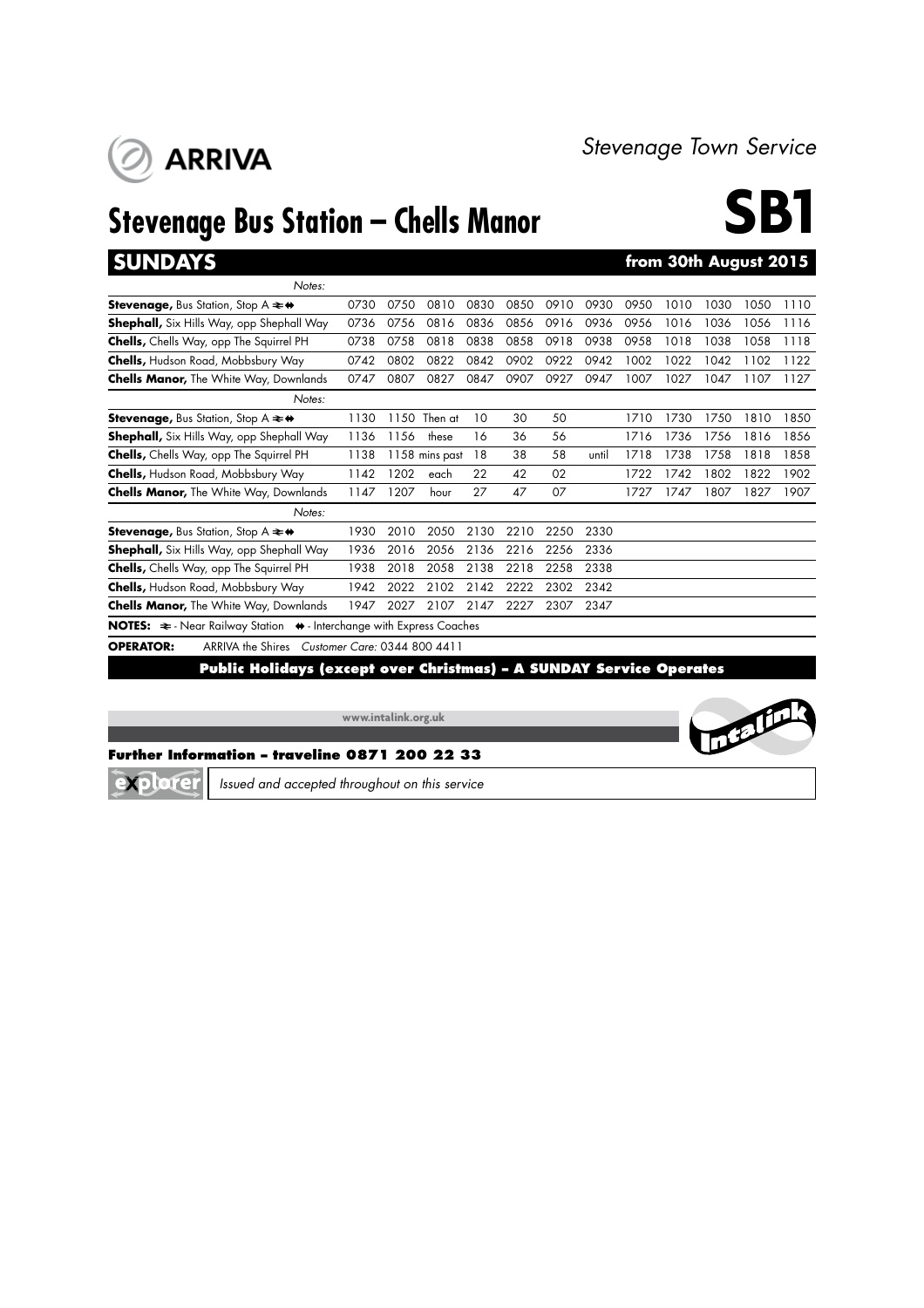## **Poplars/Chells Manor – Stevenage Bus Station**

### **MONDAYS TO FRIDAYS**

**ARRIVA** 

| Notes:                                                                                          |      |              |      |      |      |      |      |      |       |      |      |      |
|-------------------------------------------------------------------------------------------------|------|--------------|------|------|------|------|------|------|-------|------|------|------|
| <b>Poplars,</b> Sainsbury's, Community Centre                                                   |      | 0545         | 0600 | 0615 | 0630 | 0645 | 0655 | 0705 | 0715  | 0725 | 0735 | 0745 |
| <b>Chells Manor, The White Way, Downlands</b>                                                   |      | 0550         | 0605 | 0620 | 0635 | 0650 | 0700 | 0710 | 0720  | 0730 | 0740 | 0750 |
| <b>Chells, Hudson Road, Mobbsbury Way</b>                                                       | 0540 | 0555         | 0610 | 0625 | 0640 | 0655 | 0705 | 0715 | 0725  | 0736 | 0746 | 0756 |
| <b>Chells, Chells Way, The Squirrel PH</b>                                                      | 0544 | 0559         | 0614 | 0629 | 0644 | 0659 | 0709 | 0719 | 0729  | 0740 | 0750 | 0800 |
| <b>Shephall,</b> Six Hills Way, Shephall Way                                                    | 0546 | 0601         | 0616 | 0631 | 0646 | 0701 | 0711 | 0721 | 0731  | 0742 | 0752 | 0802 |
| Stevenage, Bus Station, Stop E $\rightleftharpoons$ $\leftrightarrow$                           | 0552 | 0607         | 0622 | 0637 | 0652 | 0707 | 0717 | 0727 | 0737  | 0749 | 0759 | 0809 |
| <b>Stevenage Railway Station,</b> Stop $N \geq$                                                 | 0553 | 0608         |      | 0638 |      | 0708 |      |      | 0738  |      |      | 0810 |
| <b>Stevenage,</b> Gunnels Wood Road South                                                       | 0557 | 0615         |      | 0645 |      | 0715 |      |      | 0745  |      |      | 0817 |
| Notes:                                                                                          |      |              |      |      |      |      |      |      |       |      |      |      |
| Poplars, Sainsbury's, Community Centre                                                          | 0755 | 0805         | 0815 | 0825 | 0835 | 0845 | 0855 | 0904 | 0913  | 0922 | 0932 | 0942 |
| <b>Chells Manor, The White Way, Downlands</b>                                                   | 0800 | 0810         | 0820 | 0830 | 0840 | 0850 | 0900 | 0909 | 0918  | 0927 | 0937 | 0947 |
| <b>Chells, Hudson Road, Mobbsbury Way</b>                                                       | 0806 | 0816         | 0826 | 0836 | 0846 | 0856 | 0906 | 0915 | 0924  | 0933 | 0943 | 0953 |
| <b>Chells, Chells Way, The Squirrel PH</b>                                                      | 0810 | 0820         | 0830 | 0840 | 0850 | 0900 | 0910 | 0919 | 0928  | 0937 | 0947 | 0957 |
| <b>Shephall,</b> Six Hills Way, Shephall Way                                                    | 0812 | 0822         | 0832 | 0842 | 0852 | 0902 | 0912 | 0921 | 0930  | 0939 | 0949 | 0959 |
| Stevenage, Bus Station, Stop E ≥+                                                               | 0819 | 0829         | 0839 | 0849 | 0859 | 0909 | 0919 | 0928 | 0937  | 0946 | 0956 | 1006 |
| Stevenage Railway Station, Stop $N \geq$                                                        |      |              | 0840 |      |      |      |      |      |       |      |      |      |
| <b>Stevenage, Gunnels Wood Road South</b>                                                       |      |              | 0847 |      |      |      |      |      |       |      |      |      |
| Notes:                                                                                          |      |              |      |      |      |      |      |      |       |      |      |      |
| Poplars, Sainsbury's, Community Centre                                                          |      | 0952 Then at | 02   | 12   | 22   | 32   | 42   | 52   |       | 1502 | 1512 | 1522 |
| <b>Chells Manor, The White Way, Downlands</b>                                                   | 0957 | these        | 07   | 17   | 27   | 37   | 47   | 57   |       | 1507 | 1517 | 1527 |
| <b>Chells, Hudson Road, Mobbsbury Way</b>                                                       | 1003 | mins         | 13   | 23   | 33   | 43   | 53   | 03   | until | 1513 | 1523 | 1533 |
| <b>Chells, Chells Way, The Squirrel PH</b>                                                      | 1007 | past         | 17   | 27   | 37   | 47   | 57   | 07   |       | 1517 | 1527 | 1537 |
| <b>Shephall,</b> Six Hills Way, Shephall Way                                                    | 1009 | each         | 19   | 29   | 39   | 49   | 59   | 09   |       | 1519 | 1529 | 1539 |
| <b>Stevenage, Bus Station <math>\Rightarrow</math> <math>\leftrightarrow</math></b>             | 1016 | hour         | 26   | 36   | 46   | 56   | 06   | 16   |       | 1526 | 1536 | 1546 |
| Notes:                                                                                          |      |              |      |      |      |      |      |      |       |      |      |      |
| Poplars, Sainsbury's, Community Centre                                                          | 1532 | 1542         | 1552 | 1602 | 1614 | 1629 | 1644 | 1659 | 1714  | 1729 | 1744 | 1759 |
| <b>Chells Manor,</b> The White Way, Downlands                                                   | 1537 | 1547         | 1557 | 1607 | 1619 | 1634 | 1649 | 1704 | 1719  | 1734 | 1749 | 1804 |
| <b>Chells, Hudson Road, Mobbsbury Way</b>                                                       | 1543 | 1553         | 1603 | 1613 | 1625 | 1640 | 1655 | 1710 | 1725  | 1740 | 1755 | 1810 |
| <b>Chells, Chells Way, The Squirrel PH</b>                                                      | 1547 | 1557         | 1607 | 1617 | 1629 | 1644 | 1659 | 1714 | 1729  | 1744 | 1759 | 1814 |
| <b>Shephall,</b> Six Hills Way, Shephall Way                                                    | 1549 | 1559         | 1609 | 1619 | 1631 | 1646 | 1701 | 1716 | 1731  | 1746 | 1801 | 1816 |
| <b>Stevenage, Bus Station <math>\Rightarrow</math> <math>\leftrightarrow</math></b>             | 1556 | 1606         | 1616 | 1626 | 1638 | 1653 | 1708 | 1723 | 1738  | 1753 | 1808 | 1823 |
| Notes:                                                                                          |      |              |      |      |      |      |      |      |       |      |      |      |
| Poplars, Sainsbury's, Community Centre                                                          | 1814 | 1828         | 1843 | 1858 | 1910 |      |      |      |       |      |      |      |
| <b>Chells Manor, The White Way, Downlands</b>                                                   | 1819 | 1833         | 1848 | 1903 | 1915 | 1927 | 1947 | 2007 | 2027  | 2107 | 2147 | 2227 |
| <b>Chells, Hudson Road, Mobbsbury Way</b>                                                       | 1825 | 1838         | 1853 | 1908 | 1920 | 1932 | 1952 | 2012 | 2032  | 2112 | 2152 | 2232 |
| Chells, Chells Way, The Squirrel PH                                                             | 1829 | 1841         | 1856 | 1911 | 1923 | 1935 | 1955 | 2015 | 2035  | 2115 | 2155 | 2235 |
| Shephall, Six Hills Way, Shephall Way                                                           | 1831 | 1843         | 1858 | 1913 | 1925 | 1937 | 1957 | 2017 | 2037  | 2117 | 2157 | 2237 |
| <b>Stevenage, Bus Station <math>\approx</math> <math>\leftrightarrow</math></b>                 | 1838 | 1849         | 1904 | 1919 | 1931 | 1943 | 2003 | 2023 | 2043  | 2123 | 2203 | 2243 |
| Notes:                                                                                          |      |              |      |      |      |      |      |      |       |      |      |      |
| <b>Chells Manor, The White Way, Downlands</b>                                                   | 2307 | 2347         |      |      |      |      |      |      |       |      |      |      |
| Chells, Hudson Road, Mobbsbury Way                                                              | 2312 | 2352         |      |      |      |      |      |      |       |      |      |      |
| Chells, Chells Way, The Squirrel PH                                                             | 2315 | 2355         |      |      |      |      |      |      |       |      |      |      |
| Shephall, Six Hills Way, Shephall Way                                                           | 2317 | 2357         |      |      |      |      |      |      |       |      |      |      |
| Stevenage, Bus Station ≥+                                                                       | 2323 | 0003         |      |      |      |      |      |      |       |      |      |      |
| NOTES: $\Leftarrow$ - Near Railway Station $\leftrightarrow$ - Interchange with Express Coaches |      |              |      |      |      |      |      |      |       |      |      |      |

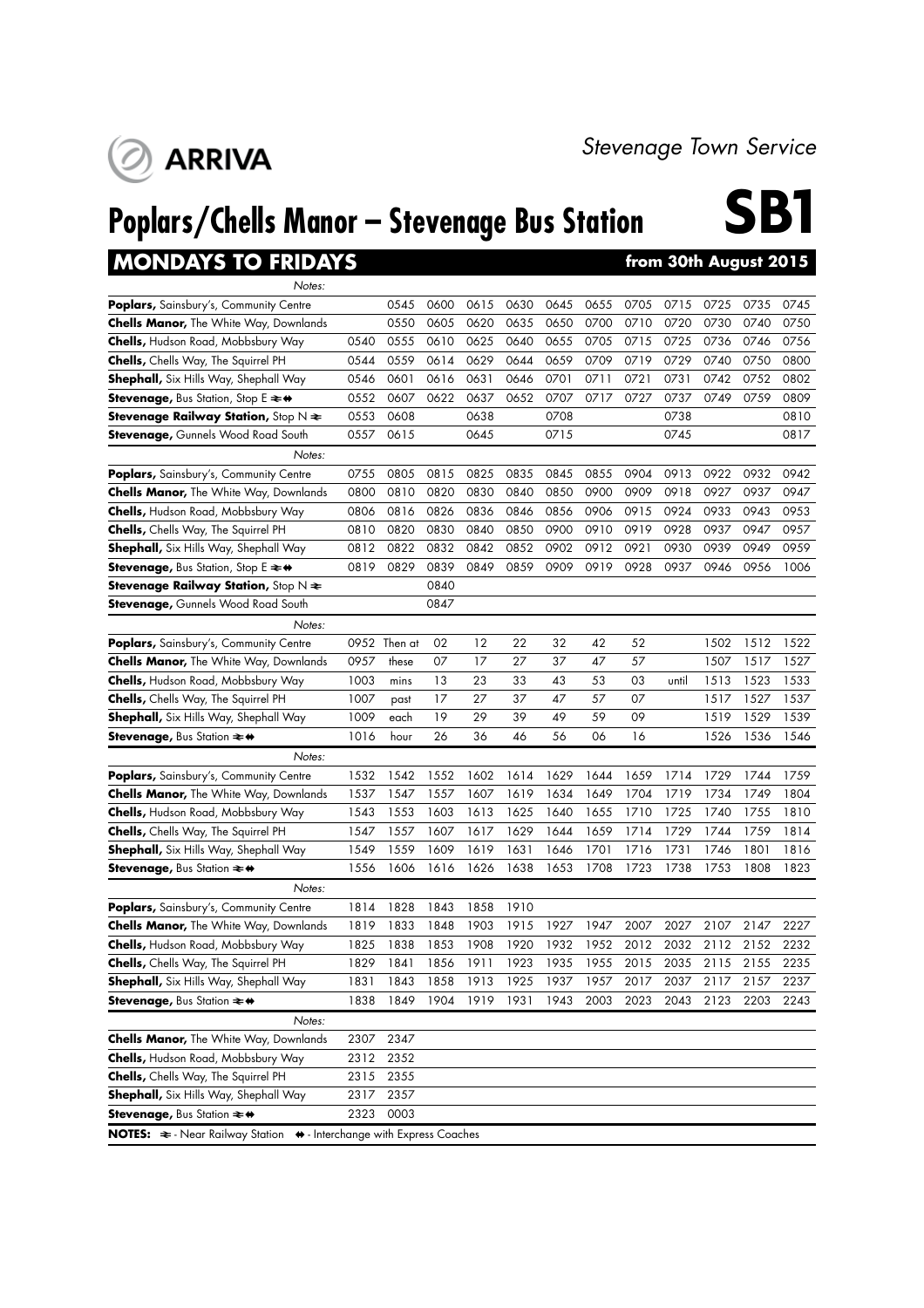

## **Poplars/Chells Manor – Stevenage Bus Station**

# **SB1**

### **SATURDAYS from 30th August 2015**

| Notes:                                                          |      |      |      |      |         |      |      |      |      |      |       |      |
|-----------------------------------------------------------------|------|------|------|------|---------|------|------|------|------|------|-------|------|
| Poplars, Sainsbury's, Community Centre                          |      |      |      |      |         |      | 0807 | 0822 | 0837 | 0848 | 0859  | 0910 |
| <b>Chells Manor, The White Way, Downlands</b>                   | 0612 | 0632 | 0652 | 0712 | 0732    | 0752 | 0812 | 0827 | 0842 | 0853 | 0904  | 0915 |
| <b>Chells, Hudson Road, Mobbsbury Way</b>                       | 0617 | 0637 | 0657 | 0717 | 0737    | 0757 | 0817 | 0832 | 0847 | 0859 | 0910  | 0921 |
| Chells, Chells Way, The Squirrel PH                             | 0620 | 0640 | 0700 | 0720 | 0740    | 0800 | 0820 | 0835 | 0850 | 0903 | 0914  | 0925 |
| <b>Shephall,</b> Six Hills Way, Shephall Way                    | 0622 | 0642 | 0702 | 0722 | 0742    | 0802 | 0822 | 0837 | 0852 | 0905 | 0916  | 0927 |
| <b>Stevenage, Bus Station <math>\rightleftharpoons</math> ↔</b> | 0628 | 0648 | 0708 | 0728 | 0748    | 0808 | 0829 | 0844 | 0859 | 0912 | 0923  | 0934 |
| Notes:                                                          |      |      |      |      |         |      |      |      |      |      |       |      |
| <b>Poplars, Sainsbury's, Community Centre</b>                   | 0922 | 0934 | 0946 | 0958 | Then at | 10   | 22   | 34   | 46   | 58   |       | 1610 |
| <b>Chells Manor, The White Way, Downlands</b>                   | 0927 | 0939 | 0951 | 1003 | these   | 15   | 27   | 39   | 51   | 03   |       | 1615 |
| <b>Chells, Hudson Road, Mobbsbury Way</b>                       | 0933 | 0945 | 0957 | 1009 | mins    | 21   | 33   | 45   | 57   | 09   | until | 1621 |
| Chells, Chells Way, The Squirrel PH                             | 0937 | 0949 | 1001 | 1013 | past    | 25   | 37   | 49   | 01   | 13   |       | 1625 |
| <b>Shephall,</b> Six Hills Way, Shephall Way                    | 0939 | 0951 | 1003 | 1015 | each    | 27   | 39   | 51   | 03   | 15   |       | 1627 |
| <b>Stevenage, Bus Station <math>\rightleftharpoons</math> ↔</b> | 0946 | 0958 | 1010 | 1022 | hour    | 34   | 46   | 58   | 10   | 22   |       | 1634 |
| Notes:                                                          |      |      |      |      |         |      |      |      |      |      |       |      |
| Poplars, Sainsbury's, Community Centre                          | 1622 | 1634 | 1646 | 1700 | 1714    | 1729 | 1744 | 1758 | 1813 | 1828 | 1843  |      |
| <b>Chells Manor, The White Way, Downlands</b>                   | 1627 | 1639 | 1651 | 1705 | 1719    | 1734 | 1749 | 1803 | 1818 | 1833 | 1848  | 1907 |
| <b>Chells, Hudson Road, Mobbsbury Way</b>                       | 1633 | 1645 | 1657 | 1711 | 1725    | 1740 | 1755 | 1808 | 1823 | 1838 | 1853  | 1912 |
| <b>Chells, Chells Way, The Squirrel PH</b>                      | 1637 | 1649 | 1701 | 1715 | 1729    | 1744 | 1759 | 1811 | 1826 | 1841 | 1856  | 1915 |
| <b>Shephall,</b> Six Hills Way, Shephall Way                    | 1639 | 1651 | 1703 | 1717 | 1731    | 1746 | 1801 | 1813 | 1828 | 1843 | 1858  | 1917 |
| <b>Stevenage, Bus Station ≥ *</b>                               | 1646 | 1658 | 1710 | 1724 | 1738    | 1753 | 1808 | 1819 | 1834 | 1849 | 1904  | 1923 |
|                                                                 |      |      |      |      |         |      |      |      |      |      |       |      |
| Notes:                                                          |      |      |      |      |         |      |      |      |      |      |       |      |
| <b>Chells Manor, The White Way, Downlands</b>                   | 1927 | 1947 | 2007 | 2027 | 2107    | 2147 | 2227 | 2307 | 2347 |      |       |      |
| <b>Chells, Hudson Road, Mobbsbury Way</b>                       | 1932 | 1952 | 2012 | 2032 | 2112    | 2152 | 2232 | 2312 | 2352 |      |       |      |
| <b>Chells, Chells Way, The Squirrel PH</b>                      | 1935 | 1955 | 2015 | 2035 | 2115    | 2155 | 2235 | 2315 | 2355 |      |       |      |
| <b>Shephall, Six Hills Way, Shephall Way</b>                    | 1937 | 1957 | 2017 | 2037 | 2117    | 2157 | 2237 | 2317 | 2357 |      |       |      |
| <b>Stevenage, Bus Station ≥ *</b>                               | 1943 | 2003 | 2023 | 2043 | 2123    | 2203 | 2243 | 2323 | 0003 |      |       |      |